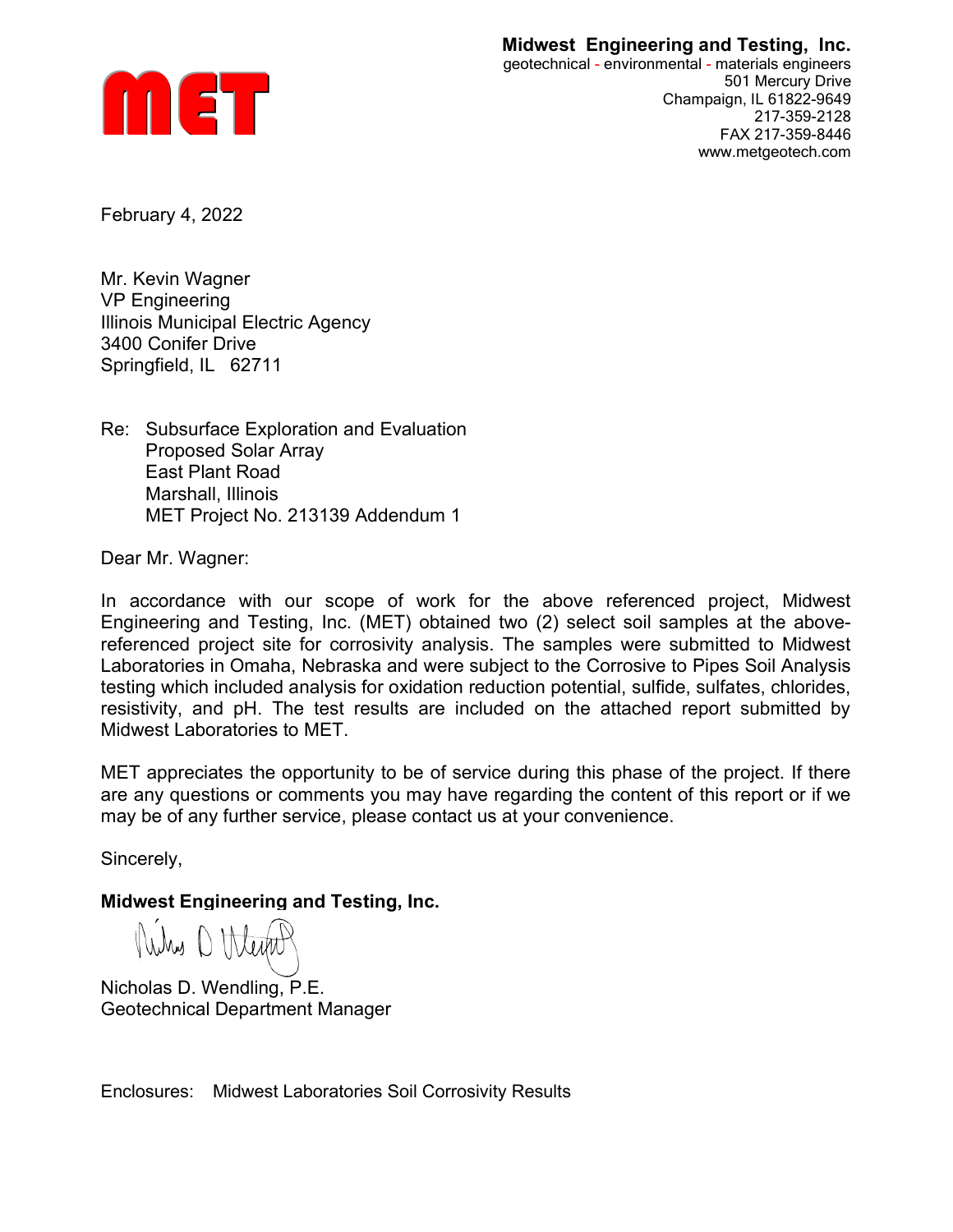REPORT NUMBER

## **22-034-4122 v2**

RECEIVED DATE **Jan 27, 2022**





**Midwest Engineering and Testin Nicholas Wendling 501 Mercury Dr Champaign IL 61822-9649**

## **REPORT OF ANALYSIS**

For: (56513) Midwest Engineering and Testin Solar Photovoltaic Projects Illinois Municipal Electric Agency

| <b>Analysis</b><br><b>Method</b><br><b>Date</b><br>Limit<br>Date<br>Units<br>Dry Weight<br><b>As Received</b> |                 |
|---------------------------------------------------------------------------------------------------------------|-----------------|
|                                                                                                               |                 |
| Lab Number: 70060181<br>Date Sampled: 2022-01-21 1400<br>Sample ID: Marshall, B-4 2.5-4                       |                 |
| SM 2580 B-(2009) *<br>Oxidation reduction potential<br>280<br>mV<br>akn1-2022/02/01                           | jdb5-2022/02/02 |
| 604<br>SM 2510 B-(1997)<br>Resistivity<br>0.1<br>ohm-cm<br>idb5-2022/02/02                                    | idb5-2022/02/02 |
| 80.7<br>0.01<br>SM 2540 G-(1997) *<br>Percent solids<br>%<br>Mmg9-2022/02/01                                  | jdb5-2022/02/02 |
| Sulfide qualitative<br>n/a<br>absent<br><b>Commission Analytical Reactions *</b><br>n/a<br>kfw9-2022/01/28    | jdb5-2022/02/02 |
| 87.0<br>Chloride<br>5.0<br>EPA 300.0<br>mg/L<br>isa6-2022/02/01                                               | mgn8-2022/02/02 |
| Sulfate<br>206<br>EPA 300.0<br>5.0<br>mg/L<br>isa6-2022/02/01                                                 | mgn8-2022/02/02 |
| 1660<br>$\overline{2}$<br>SM 2510 B-(1997)<br>Conductivity<br>$\mu$ S/cm<br>akn1-2022/02/02                   | idb5-2022/02/02 |
| 5.26<br>pH<br>0.10<br>SM 4500-H+ B-(2011)<br>S.U.<br>akn1-2022/02/02                                          | jdb5-2022/02/02 |
| Sample ID: Marshall, B-5 5-6.5<br>Lab Number: 70060182<br>Date Sampled: 2022-01-21 1430                       |                 |
| SM 2580 B-(2009) *<br>Oxidation reduction potential<br>250<br>mV<br>akn1-2022/02/01                           | jdb5-2022/02/02 |
| 801<br>0.1<br>SM 2510 B-(1997)<br>Resistivity<br>ohm-cm<br>jdb5-2022/02/02                                    | jdb5-2022/02/02 |
| 82.2<br>%<br>0.01<br>SM 2540 G-(1997) *<br>Percent solids<br>Mmg9-2022/02/01                                  | idb5-2022/02/02 |
| Sulfide qualitative<br>absent<br>n/a<br><b>Commission Analytical Reactions *</b><br>n/a<br>kfw9-2022/01/28    | idb5-2022/02/02 |
| Chloride<br>86.1<br>5.0<br>EPA 300.0<br>mg/L<br>jsa6-2022/02/01                                               | mgn8-2022/02/02 |
| Sulfate<br>82.4<br>5.0<br>EPA 300.0<br>mg/L<br>jsa6-2022/02/01                                                | mgn8-2022/02/02 |
| 2<br>1250<br>SM 2510 B-(1997)<br>Conductivity<br>$\mu$ S/cm<br>jdb5-2022/02/02                                | jdb5-2022/02/02 |
| pH<br>SM 4500-H+ B-(2011)<br>7.66<br>0.10<br>S.U.<br>akn1-2022/02/02                                          | idb5-2022/02/02 |

The result(s) issued on this report only reflect the analysis of the sample(s) submitted.

Our reports and letters are for the exclusive and confidential use of our clients and may not be reproduced in whole or in part, nor may any reference be made<br>to the work, the results, or the company in any advertising, ne